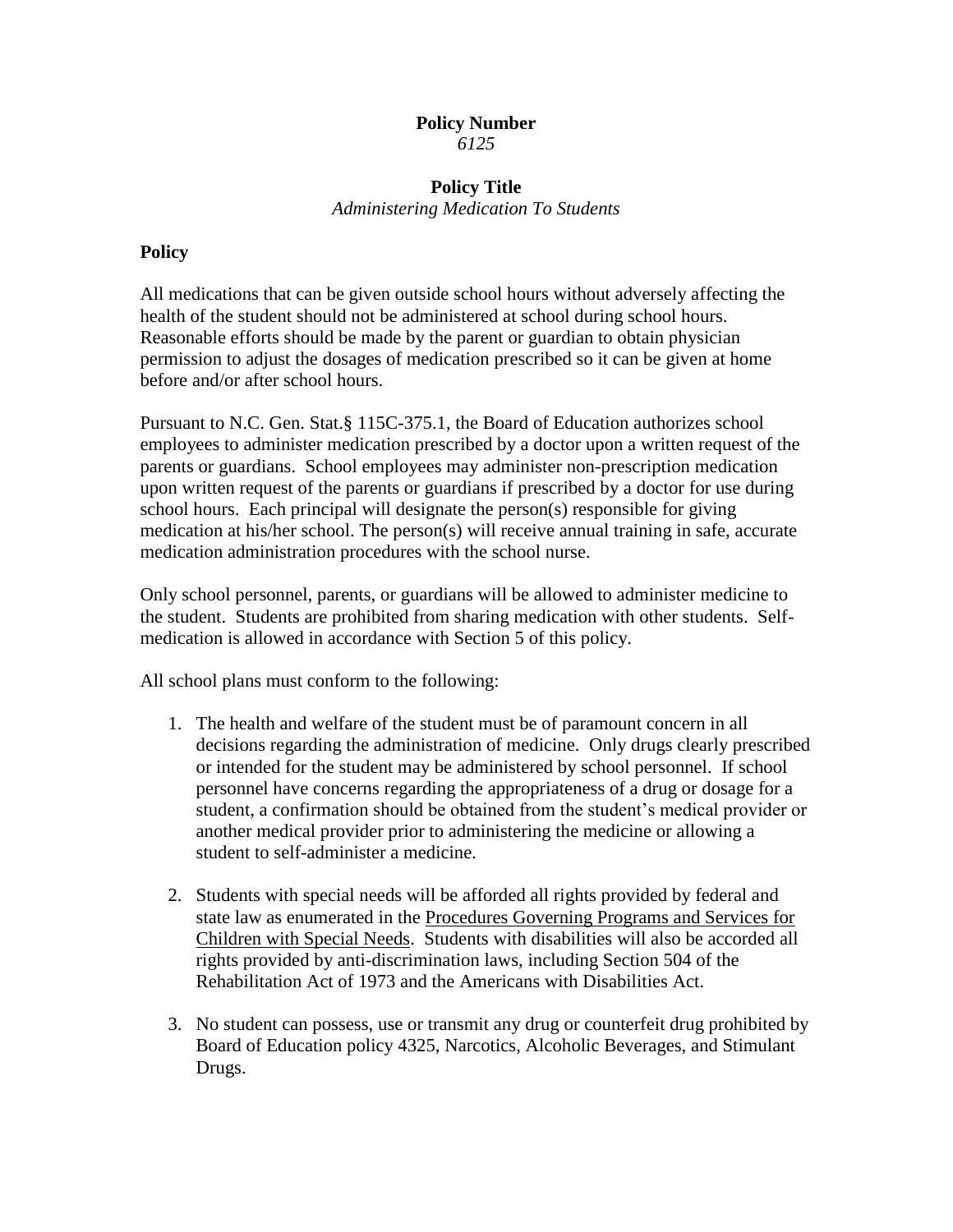4. A. Medication shall be dispensed from a central location designated by the principal of each school. It is the responsibility of the principal or designee to see that medications are kept locked in a central secure location with the exception of medications requiring refrigeration.

B. No teacher, assistant teacher, or volunteer shall administer any prescription medication within the classroom setting except in the case of self-contained exceptional children's classrooms where it would be inappropriate to send students to the designated central location or in individual cases in regular classrooms where the principal and the teacher agree that a specific student would be better served by classroom administration of medication. In cases where classroom administration is approved, there shall be a locked storage facility within the classroom and appropriate record keeping shall be maintained.

5. A. A student with diabetes, asthma, or a student subject to anaphylactic reactions, or both, may possess and self-administer asthma or another prescribed medication on school property during the school day, at school sponsored activities, or while in transit to or from site of school sponsored activities as provided by N.C.Gen.Stat. § 115C-375.2 and this policy and procedures.

B. If a student uses medication prescribed in a manner other than as prescribed, or shares the medication with other students, the school may impose disciplinary action according to the discipline policy against the student, but may not limit or restrict the student's immediate access to the medication.

C. The storage of self-administered medications is determined by the principal and is based on the nature of the medication, age of the child, and the child's ability to maintain safe use, including keeping the medicine on themselves.

D. In cases when students do self-administer medication during the school day, Ashe County Schools are not liable for an injury arising from the student's possession and self administration of medication.

- 6. Although efforts should be made not to disrupt instructional time, a parent has the right to administer medicines to his or her child at any time while the child is on school property.
- 7. Written information maintained by the school or school personnel regarding a students medicinal and health needs is confidential. Parents and students must be accorded all rights provided by the Family Educational Rights and Privacy Act and state confidentiality laws. Any employee who violates the confidentiality of the records may be subject to disciplinary action.
- 8. When medication is to be administered during school hours, school personnel shall communicate with the student's parent or guardian about it's administration